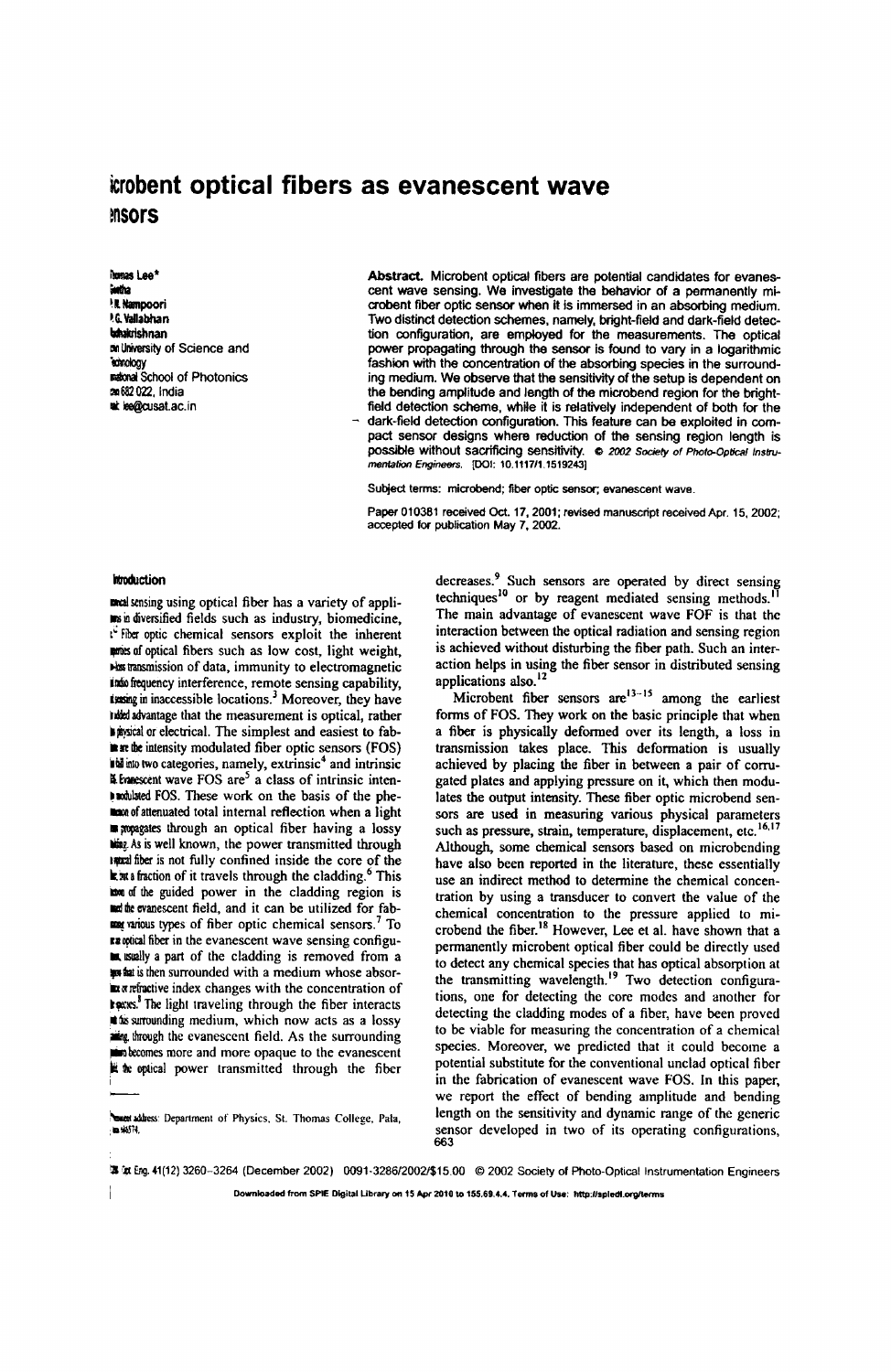

blue in water; F; optical fiber; R; index-matching liquid;  $D_1$ , detector 1 (Metrologic 45-545); and  $D_2$ , detector 2 (Newport 1815-C).

namely, the bright-field detection scheme and the dark·field detection scheme.

## 2 Experimental Section

A series of permanent microbends is introduced onto a 30-cm bare step-index plastic fiber of core diameter 380  $\mu$ m and numerical aperture 0.3, by sandwiching the fiber with a pair of corrugated plates and applying moderately high pressures of, a few kilograms per square centimcter. The lengths of three different corrugated plates used to bend the fiber are 20, 40, and 60 mm each having a pitch of the corrugation as I mm. A schematic diagram of the experimental setup is shown in Fig. 1. The bent portion of the fiber is immersed in a cell containing methylene blue dye (Qualigens, India) in water, the absorption peak of which is at 664 nm. A 5-mW laser diode (Imatronic, United Kingdom) operating at 670 nm is used to power the sensor since this wavelength is near the peak absorption wavelength of methylene blue (MB) dye. The cladding modes generated at the sensing region are detected by placing a liquid crystal (BL-35, Merck, United Kingdom) that acts as an index matching liquid, just beyond the sensing region. The power carried by the cladding modes and core modes are independently measured for various concentrations of MB dye by two laser power meters  $D_1$  (EG&G Gamma Scientific 460-1A) and  $D_2$  (Metrologic 45-545), respectively. The outputs from the multimclers are connccted to a digital multimeter (Hewlett Packard-34401A) and the data acquisition is carried out using the GPIB (JEEE-488) card and LabVIEW software (National Instruments).

# 3 Theory of Operation

When a fiber is bent into a periodic series of bends having small radii, optical power transmitted through the fiber is coupled between the  $m$ 'th and the  $n$ 'th mode so that the spatial frequency of the perturbation satisfies the  $\text{condition}^{20}$ 

$$
\lambda = \frac{2\pi}{\beta_m - \beta_n},\tag{1}
$$

where each mode has a propagation constant  $\beta_m$  $= n_1 k \cos(\theta_m)$ , with  $\theta_m$  representing the angle which the mode's equivalent ray makes with the fiber axis;  $n_1$  is the core refractive index; and  $k$  is the free-space propagation constant. Each *m* represents a modal group with nearly identical propagation constants. The distance in  $\beta$  space between adjacent guided modes in a step-index fiber is given by

$$
\beta_{m+1} - \beta_m = \frac{2\sqrt{\Delta}}{a} \frac{m}{M},\tag{2}
$$

where  $M$  is the total number of modal groups. This means that the separation of modes in  $\beta$  space depends on the order of the modal groups *m*. We can see that higher order modes having large *m* can be coupled with small periodicity  $\lambda$ . The critical value of  $\lambda$  that is required for coupling of guided power to leaked power occurs when  $m = M$ , giving

$$
\lambda_c = \frac{\pi a}{\sqrt{\Delta}} = \frac{\sqrt{2}\pi a n_1}{\text{NA}},\tag{3}
$$

where NA is numerical aperture.

This approach to mode coupling between neighboring modes is valid for small bending amplitudes only. But for larger bending amplitudes, the guided power from eva lower order modes can be coupled to leaky modes and back.<sup>20</sup> Since the bending is periodic, this coupling from the core to the cladding modes is oscillatory in nature. The leaky modes thus generated consist of both cladding and radiation modes. The radiation modes escape out of the core and the cladding, whereas the cladding modes cotinue to propagate along the fiber. After the bent portion of the fiber there is little power coupling between guided and unguided modes, and they continue to propagate without much interaction. This power in the cladding modes is masured by placing an index-matching liquid over the class ding of the fiber just beyond the bent portion. Such a mesurement scheme is termed the dark-field detection configuration.<sup>21</sup> The power that is carried by the  $\alpha$ modes is determined using the bright-field detection cofiguration. The experimental observations confirm the fut that the bent portion of the fiber essentially behaves as a unclad region of a multimode fiber that is conventionally used for evanescent wave spectroscopy. The behavior of such a fiber in the bright-field configuration can be approximated by the relation<sup>1</sup>

$$
P(I) = P_0 \bigg[ \sum_i \exp(-\gamma_i C I) \bigg],
$$
 (4)

where  $P_0$  is the output power obtained without any absobent surrounding the sensing region that is the bent/undal portion,  $\gamma_i$  are the molar evanescent wave absorption coefficients<sup>22</sup> of different modal groups in a multimode  $\frac{1}{2}$  ber having different penetration depths, C is the concentrition of the absorbing species,  $l$  is the length of the sensing region, and  $P(1)$ , is the power output in the presence of  $\mathbf z$ absorbent. The conventionally used expression for evans cent wave spectroscopy is<sup>23</sup>

$$
P(I) = P_0 \exp(-\gamma C I). \tag{5}
$$

This is valid only in a small range of operation of appromately one order of magnitude. This can be readily seens

Optical Engineering, Vol. 41 No. 12, December 2002 38

mioaded from SPIE Digital Library on 15 Apr 2010 to 155.69.4.4. Terms of Use: http://spiedi.org/terms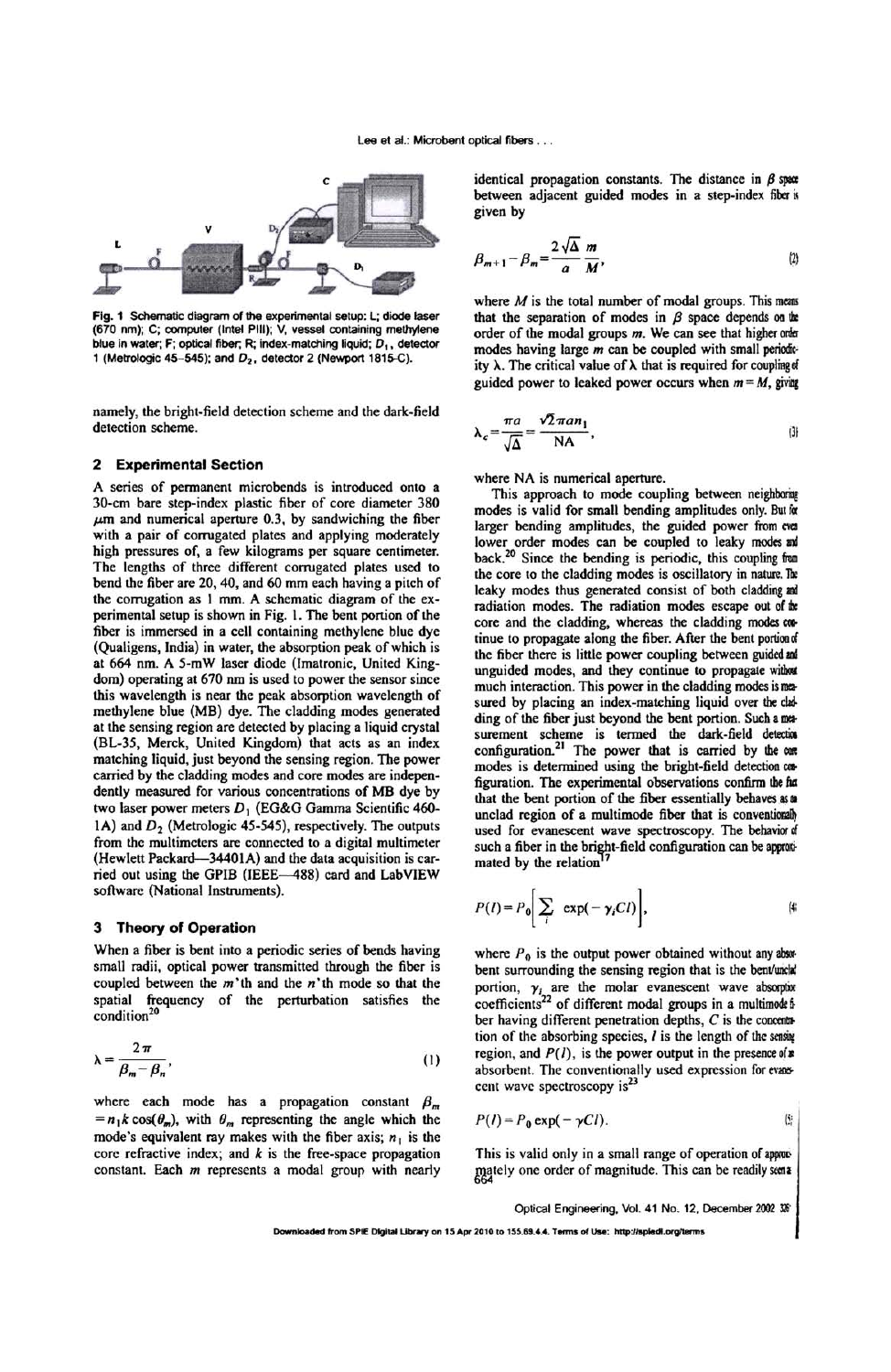

Inliance of bent length on the sensitivity of the sensor in the **p-deIedion** scheme (a=20 mm, b=40 mm, c=60 mm).

 $\frac{1}{2}$  movimation of Eq. (4). Thus, in a short range of op- $\mathbf{E}$ ,  $\mathbf{E}$ ,  $\mathbf{E}$ ,  $\mathbf{E}$  (5) is valid, but the value of  $\gamma$  changes with the  $\bullet$  soft concentration.

#### **Results and Discussions**

2 shows the variation of the bright-field intensity as entimic function of concentration of MB dye. The um detectable limit of the sensors for various lengths **It microbent region is about 10 ppb.** Note that the in the output power is a logarithmic function of ion and hence the sensitivity is range dependent. restivity for a 60-mm microbent fiber in the concen**nume 10 to 100 ppb is about 10 ppb, whereas in the** station range 100 ppb to 1 ppm it is 100 ppb and in kilO 10 ppm range the sensitivity is I ppm. Moreover, tunstivity of the sensor changes with the length of the when region of the fiber. The sensitivities for 60-, 40-,  $\#$ mm microbent fibers in a typical range of 100 to 1 **EIR 100, 150, and 200 ppb, respectively.** 

lie coupling strength of optical power between the lid modes and leaky modes is dependent on the periodn of deformation and the amplitude of deformation, rat on the length of deformation or the total number of  $\dot{p}$  However, mode coupling is a periodic phenomenon the as the number of bends increases the number of is are modes get coupled to clad modes also increases. **IMPLER FOURIER FIELD FIELD** fourimativity of the device, which will definitely also in- $\equiv$  with the deformation length. Thus, the sensitivity in micular range of the sensor can be expected to be di- $*$  proportional to the number of bends, which in turn is **ISI** interest by the length of the corrugations.

fathermore, the bending length seems to influence the have range of the sensor as well. The range increases the increase in length of the microbent portion of the ~ Il",is can be attributed to the adsorption of solute molin on the bent portion of the fiber. The influence of the ated molecules on the light transmission properties of .~ will be inversely proportional to the length of the 'ponion. Therefore the concentration range at which mon sets in increases with the microbend length.

~ 3 shows the eITect of bending amplitude on the sivity in the bright-field detection scheme. The sensi-



Fig. 3 Effect of bending amplitude on the sensitivity of the microbent fiber optic sensor in the bright-field detection configuration for a sensing length of 60 mm (curve a, low pressure, and curve b, high pressure).

tivity of the sensor at two typical bending amplitudes in the range of concentration 1 to 10 ppm are  $0.7$  and 5 ppm. We observe that the sensitivity increases with the bending amplitude. This may be because, as the bending amplitude increases, more and more lower order guided modes get coupled to cladding modes. Hence the evanescent field at the cladding-absorbing solution boundary increases, resulting in a larger attenuation of evanescent field of cladding modes, which in turn provides a better sensitivity.

Figures 4 and 5, respectively, give the effect of number of bends and bending amplitude on the sensitivity in the dark-field detection scheme. The profiles for the dark-field configuration at different bending amplitudes and bent lengths are more or less the same. This suggests that the sensitivity is independent of both these parameters at least in the range of values used in the present investigation. This is understandable because the total power coupled to the cladding modes is governed by the bending amplitude and the number of times this coupling takes place is deter-



Fig. 4 Effect of bent length for the sensor in the dark-field detection configuration (curve a, 60 mm; curve b, 40 mm, and curve c  $=$  20 mm).

~ ~ Engineering, Vo!. 41 No. 12, December 2002

Downloaded from SPIE Digital Library on 15 Apr 2010 to 155.69.4.4. Terms of Use: http://spiedl.org/terms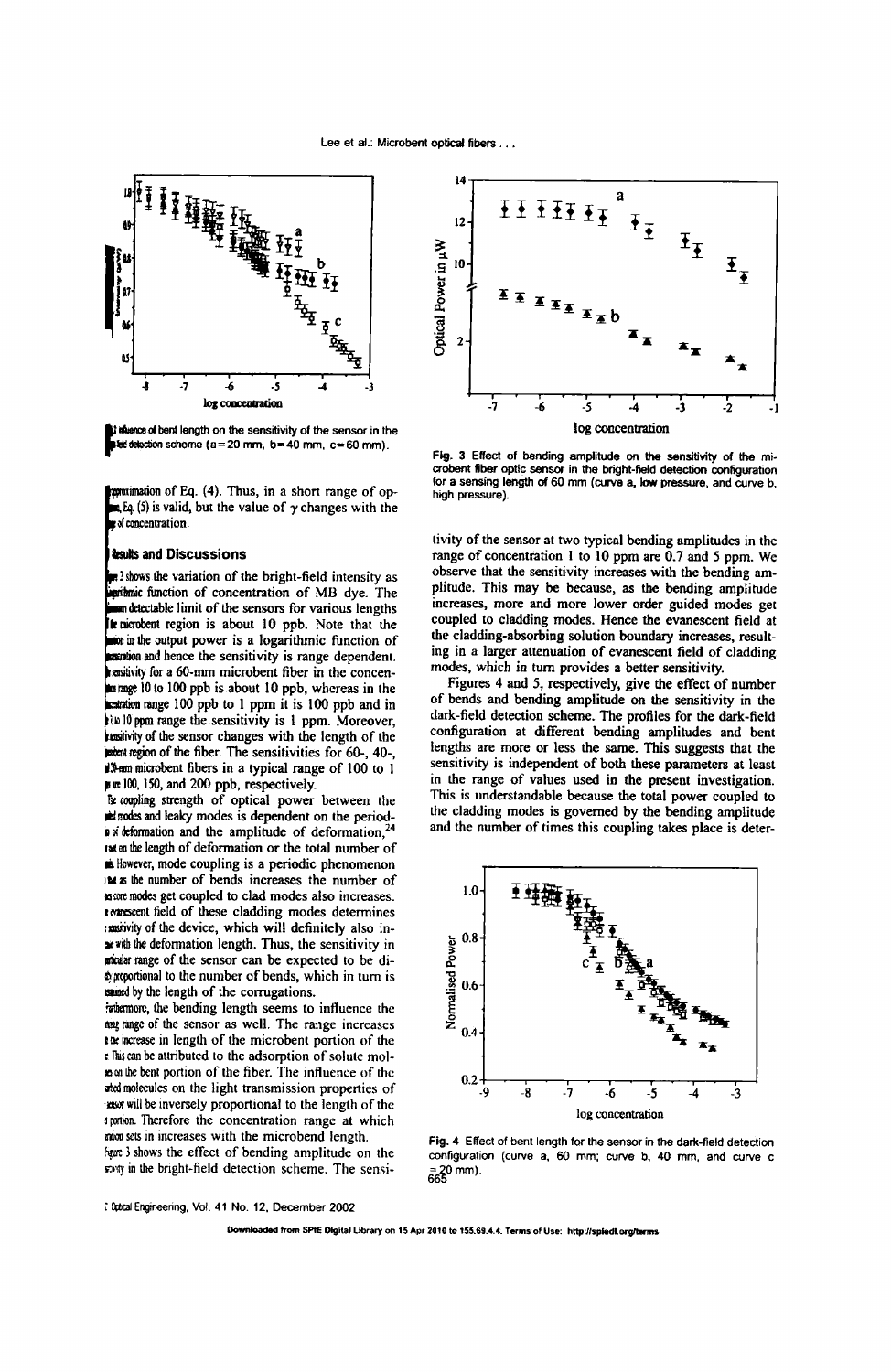

Fig. 5 Effect of bending amplitude on the sensor response for the dark-field detection configuration (relatively low pressure and high pressure).

mined by the bend length. But the fraction of the cladding power that will be modulated by varying the absorbance of the medium surrounding the bent portion is independent of both these parameters. This may be the reason for the observed nondependent nature of sensitivity on the bending amplitude and bent length in the dark-field detection technique.

Again, we can see that the shape of the curves obtained using bright-field and dark-field detection schemes are different. If we attribute  $\gamma_i$  to the different penetration depths of various modal groups, it can be argued that the amount of power coupled to the various cladding modes may be different, which results in the appearance of three regions with different slopes for the dark field detection scheme.

## **5 Conclusion**

We designed, fabricated, and characterized a permanently microbent flber optic sensor that is of generic nature. It can be applied to any chemical sensing configuration provided the sample has optical absorption at the operating wavelength of the sensor. The sensor presented employs a double detection scheme and consequently the reliability of the measurement should be high, which is certainly an advantage compared to conventional evanescent wave sensors. Moreover, the sensitivity in the bright-field detection scheme is dependent on the amount of defonnation and also on the length of deformation, while that in the darkfield detection scheme is independent of both these parameters. This is an advantage over the conventionally used evanescent wave FOS where the sensitivity is directly related to the length of the sensing region. However, for the present sensor in the dark-field detection configuration the sensitivity is least dependent on the length of the sensing region, so that reducing the sensing length does not affect the sensitivity noticeably. This feature will definitely help in the fabrication of very compact FOS.

#### Acknowledgments

S. Thomas Lee expresses his gratitude to the Council for Scientific and Industrial Research (CSIR, New Delhi) fir the research fellowship. He also acknowledges the help rendered by Sebu Thomas for setting up LabVIEW. Again thanks are due to Shaji S and Joseph Mathai, Department of Physics, Cochin University of Science and Technology, for rendering a helping hand at various stages of this work. The authors are grateful to All India Council for Technical Education (AICTE) and Netherlands Universities Funding fur International Collaboration (NUFFIC) for the partial financing of this project.

#### References

- I. C. A. Villarruel, D. D. Dominguez, and A. Dandrige, "Evanescai" wave fiber optic chemical sensor, "*Proc. SPIE* 798, 225-229 (1987).
- 2. A. Messica, A. Greenstin, and A. Katzir, ~Theory of fibcr-qii evanescent-wave Speclroscopy and sensors," *Appl. Opt.* 35, 2214·
- 2284 (1996).<br>3. M. S. John, P. Radhakrishnan, V. P. N. Nampoori, and C. P. G. Wills<br>abhan, "A fiber optic evanescent wave sensor for monitoring the rate of pulsed laser deposition of thin films," Meas. Sci. Technol. it N-17-N20 (1999).
- 4. Y. Zhao, P. Li, C. Wang, and Z. Pu, "A novel fiber-optic sense ad for small interval curved surface measurement," *Sens. Actuators*  $\mathbf{A}$ 211-215 (2000).
- 5. P. H. Paul and G. Kychakoff, "Fiber-optic evanescent field absorted
- sensor," Appl. Phys. Lett. 51, 12-14 (1987).<br>6. B. D. Gupta, C. D. Singh, and A. Sharma, "Fiber optic evanests"<br>field absorption sensor: effect of launching condition and geometry the sensing region," Opt. Eng. 33, 1864-1
- 1167-1169 (1994).
- 8. S. T. Lee, G. Jose, V. P. N. Nampoori, C. P. G. Vallabhan, N. V. Unnikrishan. and P. Radhakrishnan, "A sensitive fibre optic pH sense using multiple sol-gel coatings," J. Opt. A, Pure Appl. Opt. 3. 135-359 (2001).
- 9. A. Messica, A. Greenstein, and A. Katzir, "Theory of fiber.oris evanescent-wave spectroscopy and sensors," *Appl. Opt.* 35, 27<sup>14</sup>
- 2284 (1996).<br>
10. B. Mizaikoff, "Mid-infrared evanescent wave sensors—a novd proced for subsea monitoring," Meas. *Sci. Technol.* 10, 1185-114<br>
(1999).
- 
- 11. C. Bariain, I. R. Matias, I. Romeo, J. Garrido, and M. Laguna, "Detection of volatile organic compound by using a vapochronic materical fiber, "Appl. Phys. Lett. 77, 2274-2276 (2000)<br>12. W. C. Michie, B. Culshaw, I. M
- 
- 
- 
- 
- 
- 
- 
- 
- particle concentration measurement in water systems based on as-<br>fibre light coupling between polymer optical fibres." *Trax is*<br>fibre light coupling between polymer optical fibres." *Trax is*<br>*Meas. Control (London)* 22,
- 23. V. Ruddy, B. D. MacCraith. and J. A. Murphy, "Evanescent we absorption spectroscopy using multimode fibers," *J. Appl. Fira* it 6070-6074 (1990).
- 24. B. L. Anderson and J. A. Brosig, "New approach to microbale

Optical Engineering, Vol. 41 No. 12, December 2002 32

nicaded from SPIE Digital Library on 15 Apr 2010 to 155.69.4.4. Terms of Use: http://spiedl.org/te